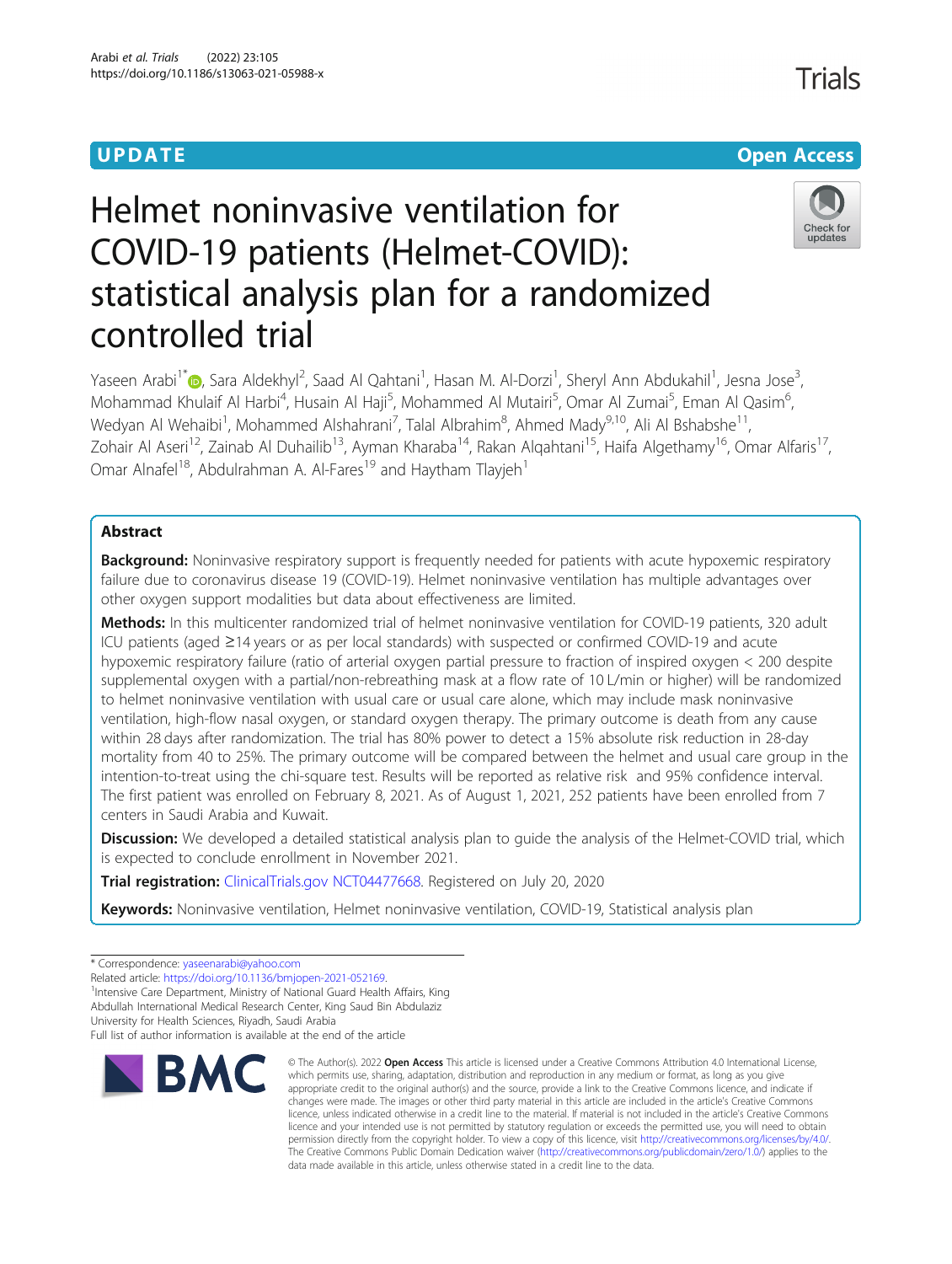# Background

Acute hypoxemic respiratory failure is a common feature of severe coronavirus disease 19 (COVID-19) [\[1](#page-7-0)] and frequently requires respiratory support. As invasive mechanical ventilation carries high morbidity and mortality, other respiratory modalities, such as high-flow nasal oxygen (HFNO) and noninvasive ventilation (NIV) delivered via face mask or helmet, have been suggested and increasingly practiced. Helmet NIV has multiple advantages over other modalities that may include more effective seal, less transmission of the virus, more effective delivery of positive endexpiratory pressure (PEEP), and greater tolerance [\[2,](#page-7-0) [3](#page-7-0)]. Helmet NIV has been investigated as a treatment in adult patients with acute hypoxemic respiratory failure [[4](#page-7-0)–[8\]](#page-7-0). A network meta-analysis of 25 studies that included 3804 patients with acute hypoxemic respiratory failure for reasons other than COVID-19 found significantly lower risks of intubation (risk ratio, 0.26; 95% credible interval, 0.14–0.46) and mortality (risk ratio, 0.40; 95% credible interval, 0.24– 0.63) with helmet NIV compared with standard oxygen therapy [[9](#page-7-0)]. Recently, a randomized controlled trial (RCT) compared the early application of 48 h of helmet NIV to high-flow nasal oxygen (HFNO) in 109 patients with moderate to severe hypoxemia (ratio of partial pressure of arterial oxygen to fraction of inspired oxygen  $(PaO<sub>2</sub>:FiO<sub>2</sub>)$  ratio  $\leq$  200) and showed no difference in the number of days free of respiratory support at 28 days (primary outcome) with a significantly lower incidence of intubation and a higher number of invasive mechanical ventilation-free days at 28 days in the helmet NIV group [\[10\]](#page-7-0).

The helmet noninvasive ventilation for COVID-19 patients (Helmet-COVID) trial is a concealed, unblinded multicenter RCT that evaluates the effect of helmet NIV plus usual care compared to usual care alone on 28-day mortality in patients with acute hypoxic respiratory failure due to COVID-19. The full trial protocol has been published previously [[11\]](#page-7-0).

In this manuscript, we describe the statistical analysis plan (SAP) of the Helmet-COVID trial. The report describes the procedures for the primary and secondary analyses. All analyses were prospectively defined as the SAP was finalized during trial implementation. The SAP was written by the principal investigator and members of the Steering Committee, who will remain blinded to the study results until all patients have been recruited and the database has been locked. Participant recruitment is expected to be completed in November 2021. The final study report will follow the CONSORT (Consolidated Standards of Reporting Trials) 2010 guidelines for reporting RCTs [\[12,](#page-7-0) [13\]](#page-7-0).

# Methods

# Study design

The Helmet-COVID trial will enroll 320 critically ill patients in Saudi Arabia and Kuwait. The study has been approved by the Institutional Review Boards of the participating sites. The trial is registered in [ClinicalTrials.](http://clinicaltrials.gov) [gov](http://clinicaltrials.gov) (NCT04477668). The study is sponsored and funded by King Abdullah International Medical Research Center (protocol number RC20/306/R), Riyadh, Saudi Arabia. The sponsor has no role in the study design, management, or analysis.

#### Study population

All adult (adult ICU cut-off age) patients admitted to the ICU with suspected or confirmed COVID-19 by reverse transcription-polymerase chain reaction (RT-PCR) will be screened for eligibility. Inclusion criteria include acute hypoxemic respiratory failure (PaO<sub>2</sub>:FiO<sub>2</sub> ratio < 200 despite supplemental oxygen with a partial/non-rebreathing mask at a flow rate of 10 L/min or above) with intact airway protective gag reflex and ability to follow instructions. Exclusion criteria include imminent intubation and the requirement for more than one vasopressor. A full list of inclusion and exclusion criteria is described in the published protocol [[11\]](#page-7-0). Enrolled patients will be randomized using a concealed online system to helmet NIV with usual care or usual care alone at a 1:1 ratio. Usual care may include mask NIV, HFNO, or standard oxygen therapy. Randomization will be stratified by site. Helmet NIV will be delivered in pressure support mode, with initial settings of pressure support of 8–10 cm  $H_2O$ , PEEP of 10 cm  $H_2O$ with FiO<sub>2</sub> of 100%, targeting flow rate of  $\geq 50$  L/min with an inspiratory rise time of 50 ms, and end flow/ cycling off of 50% of maximal inspiratory flow. The settings can be adjusted according to the study protocol. The management of respiratory support in the usual care group including mask NIV is at the discretion of the treating team.

A flow diagram will be constructed according to the CONSORT guidelines (Fig. [1\)](#page-2-0). We will report the number of patients who were screened, met inclusion or exclusion criteria, and were eligible but not enrolled with reasons for non-enrollment. We will report the number of patients who were randomized to each group, received the allocated intervention, withdrawn/lost-to-follow-up with reasons, and included in the final analysis.

The intention-to-treat population consists of all randomized patients and will be used for the primary analysis. All randomized patients will be included regardless of whether they receive or do not receive the allocated intervention. All patients randomized with suspected COVID-19 will remain in the study, even if they tested negative for COVID-19 after enrollment. Postenrollment exclusion from the intention-to-treat analysis will be restricted to the withdrawal of consent to use trial data by the patient or surrogate decision-maker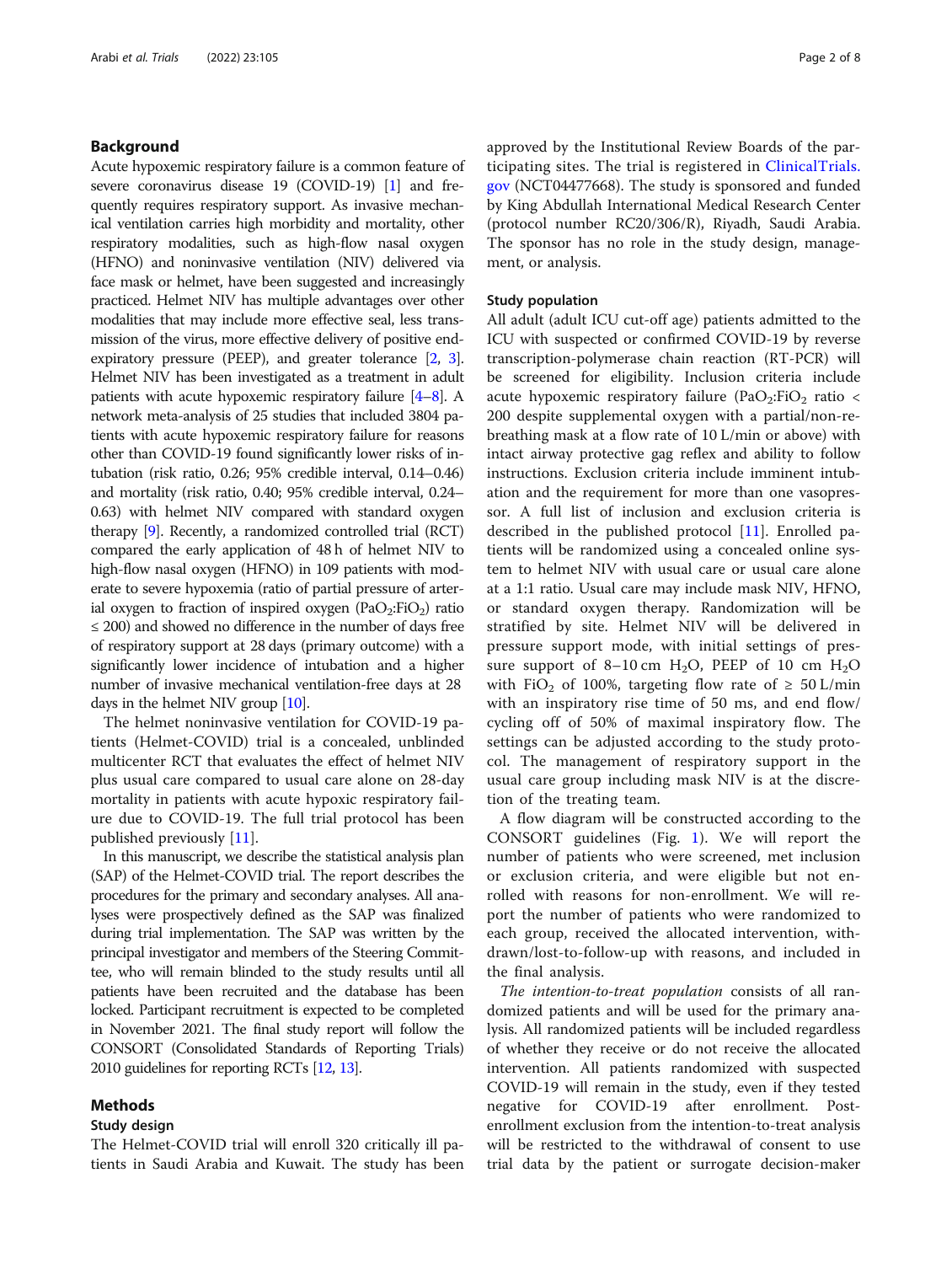<span id="page-2-0"></span>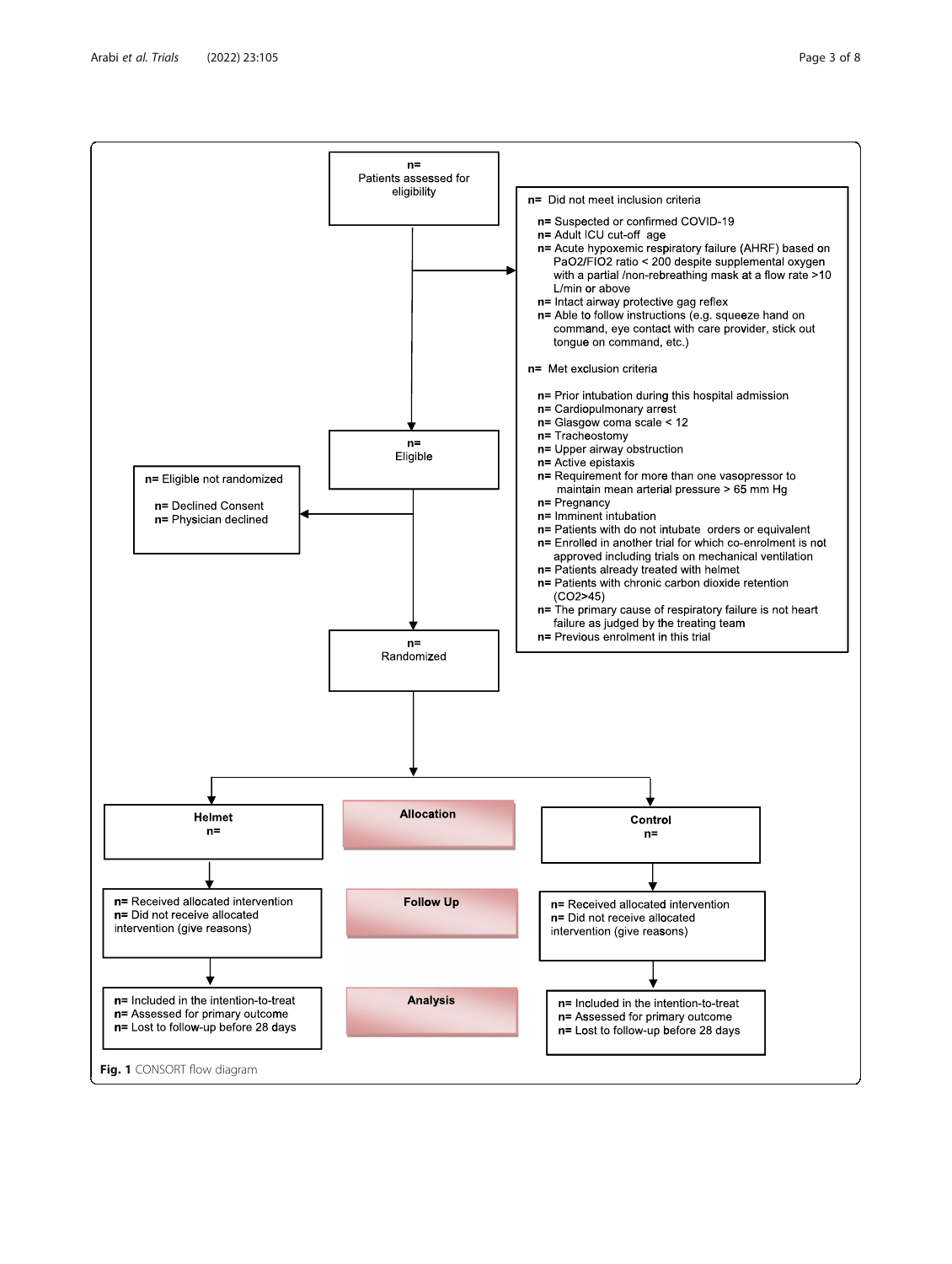(SDM) or wrong randomization (for example, randomization of an ineligible patient in error). However, if the patient or SDM withdraws consent for trial participation but permits collection and use of data, the patient will be included in the intention-to-treat analysis. We plan to enroll additional patients to compensate for patients who are excluded post-randomization, so the sample size of 320 patients in the intention-to-treat cohort is reached.

The per-protocol population consists of all randomized patients who receive respiratory support as per the allocated group (helmet NIV in the helmet NIV group, and no helmet NIV in the usual care group). Patients will be considered to have received helmet NIV if the device was applied for 1 h or more.

# Data

# Baseline characteristics

We will present baseline characteristics in patients randomized to the helmet NIV and usual care groups in the intention-to-treat cohort ([Supplement Table S1\)](#page-6-0). We will report in the two groups patients' age, sex, height, weight, body mass index, location before ICU admission (emergency room, hospital ward, other hospitals (ICU or ward), others), Acute Physiology and Chronic Health Evaluation (APACHE) II, Sequential Organ Failure Assessment (SOFA) score, comorbidities (any chronic comorbidity, chronic cardiac, pulmonary disease, renal, liver, and neurological diseases, diabetes, any malignancy including leukemia or lymphoma and metastatic solid tumor, AIDS/HIV, rheumatologic diseases, others). Because we are enrolling patients with confirmed or suspected COVID-19, we will report whether the patient is eventually confirmed to have COVID-19. We will report physiologic parameters before randomization  $(PaO<sub>2</sub>:FiO<sub>2</sub>)$ ratio, partial pressure of carbon dioxide (PaCO<sub>2</sub>), and pH) and the number of quadrants with infiltrates on the chest radiograph. We will report respiratory support at baseline (HFNO, mask NIV, standard oxygen therapy). We will document respiratory rate and whether the patient is treated with awake prone positioning. We will document the number of days from the onset of symptoms to the emergency room and ICU admission and the number of days from ICU admission to randomization. We will report non-respiratory organ support, including vasopressor therapy and renal replacement therapy.

#### Intervention data

For each 24 h in the first 96 h, we will report in each group the details regarding helmet NIV (number of hours used, highest pressure support level, and PEEP). Throughout the first 28 days, we will document the number of days with helmet treatment  $(> 1 h)$  and the

total hours of helmet NIV. Non-tolerance to helmet NIV is defined as the need to remove the helmet because of patient preference or evidence of clinical deterioration. We will document other reasons for discontinuation of the helmet NIV (clinical improvement, the need for intubation, helmet removal due to change in goals of care or death while on helmet). We will document respiratory support after discontinuation of helmet NIV (mask NIV, HFNO, other oxygen devices, intubation). Violations to the study protocol will be documented including the use of NIV helmet in the usual care group and lack of attempt to use helmet NIV in the intervention group ([Supplement Table S2\)](#page-6-0).

#### Co-interventions

In both groups, we will document the use of other respiratory support modalities during the first 4 days (mask NIV with highest pressure support and PEEP, HFNO with flow rate, other oxygen devices, awake prone position), arterial blood gases, and fluid intake and output [\(Supplement Table S2\)](#page-6-0).

# Physiologic variables during the intervention

For the 28 days, we will document modalities of respiratory support, the use of sedation while not intubated (dexmedetomidine is permitted in the protocol), renal replacement therapy, and vasopressors/inotrope therapy. We will document the use of COVID-19 treatments, including corticosteroids, IL-6 receptor antagonists, and antiviral therapy. We will document serial arterial oxygen saturation  $(SaO<sub>2</sub>)/FiO<sub>2</sub>$  ratio, fluid balance, and serial SOFA scores [\(Supplement Table S2\)](#page-6-0).

#### Primary outcome

The primary outcome is all-cause 28-day mortality. The primary outcome tests the primary hypothesis that helmet NIV reduces 28-day mortality [\(Supplement Table S3\)](#page-6-0).

#### Secondary outcomes

A detailed list of secondary outcomes with definitions has already been published and is outlined in [Supple](#page-6-0)[ment Table S4.](#page-6-0) These secondary outcomes can be grouped as follows:

- 1. Mortality outcomes
	- a. ICU mortality
	- b. Hospital mortality
- 2. Endotracheal intubation. We will document time to intubation, reasons for intubation as determined by the treating team (neurologic deterioration that is not attributed to sedation, persistent or worsening respiratory failure of NIV such as SaO2 < 88%, respiratory rate > 36/min,  $PaO<sub>2</sub>:FiO<sub>2</sub>$  ratio < 100 or persistent requirement of  $FiO<sub>2</sub> \ge 70$ %, intolerance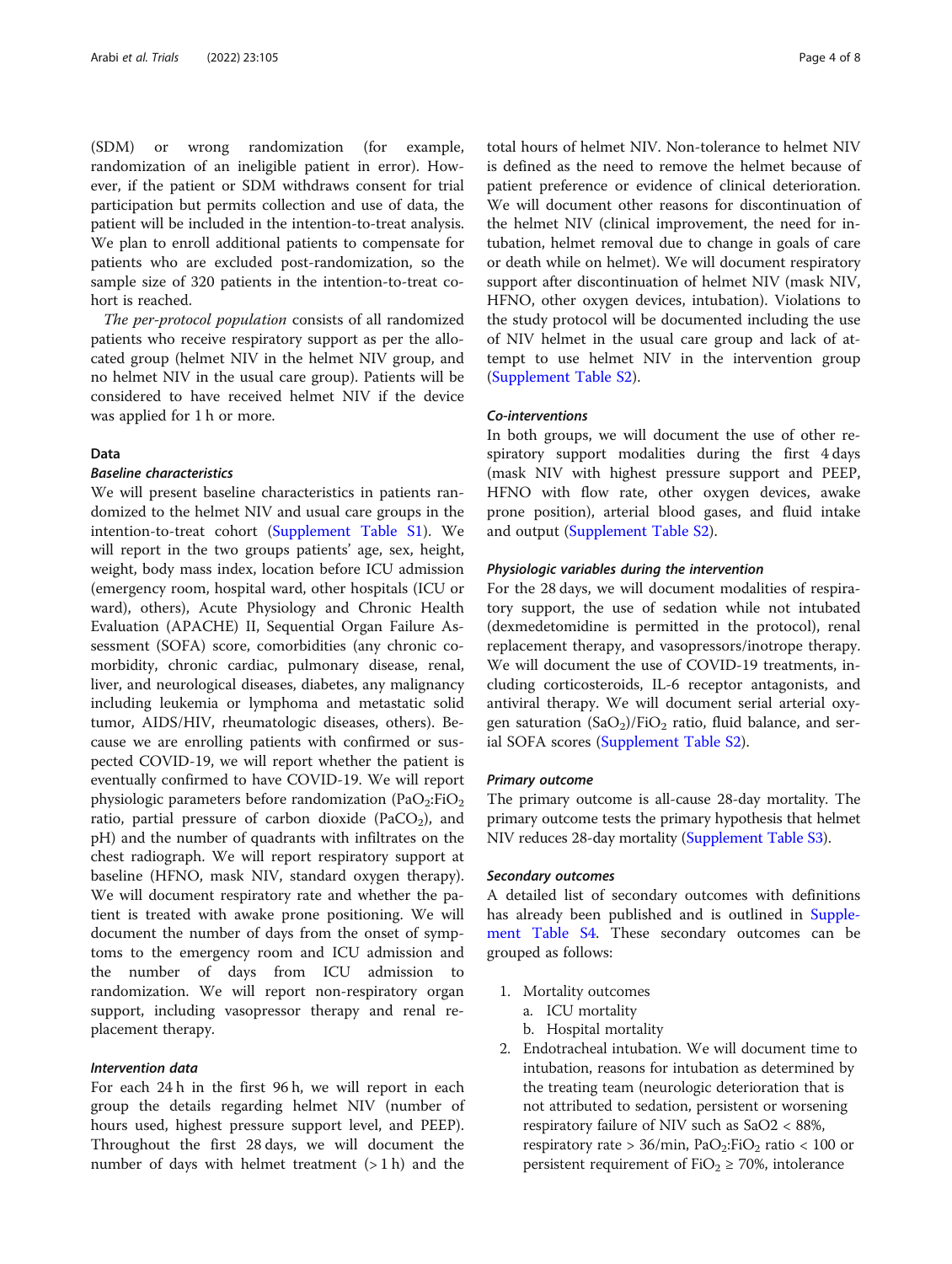of mask or helmet NIV, airway bleeding, copious respiratory secretions, respiratory acidosis with pH < 7.25, hemodynamic instability, or significant radiological worsening). We will document mechanical ventilation parameters in the first 24 h after intubation (peak airway pressure, plateau pressure, PEEP in cm  $H_2O$ ), FiO<sub>2</sub>, tidal volume, and respiratory rate. We will also document oxygen rescue therapies during invasive mechanical ventilation (neuromuscular blocker infusion, recruitment maneuvers, inhaled nitric oxide, prone positioning, extracorporeal membrane oxygenation (ECMO)). We will report the percentage of patients who underwent tracheostomy.

- 3. Continuous outcomes
	- a. ICU-free days at day 28
	- b. Hospital length of stay (LOS)
	- c. Invasive mechanical ventilation-free days at day 28
	- d. Renal replacement therapy-free days at day 28
	- e. Vasopressor-free days at day 28
- 4. Safety outcomes
	- a. Skin injury at the nose, face, neck, and axillae, with the highest stage during the intervention period. We will use the stages as per the National Pressure Ulcer Advisory Panel [\[14](#page-7-0)]: stage I: non-blanchable erythema, stage II: partial thickness, stage III: full-thickness skin loss, and stage IV: full-thickness tissue loss
	- b. Barotrauma, including pneumothorax, mediastinal air or subcutaneous emphysema
	- c. Cardiovascular events
	- d. Device complications (such as helmet deflation or malfunction)
	- e. Serious adverse events (SAEs)
- 5. Follow-up study: There will be a follow-up of enrolled patients at day 180 about vital status, functional status (EuroQoL (EQ)-5D-5L), by an unblinded assessor, which is planned to be reported separately. For patients who have been discharged from the hospital before day 180, follow-up will be conducted by telephone.

We will also report protocol violations ([Supplement](#page-6-0) [Table S6\)](#page-6-0).

#### Statistical analysis

Details of sample size calculation have already been published in the study protocol [[11\]](#page-7-0). The sample size of 320 provides a power of 80% to detect a 15% absolute risk reduction in 28-day mortality from 40 to 25%. Categorical variables will be reported as numbers and frequencies and will be compared between the study groups using the chi-square test or Fisher's exact test.

Continuous variables will be reported as means and standard deviations or medians and the first and third quartiles (Q1–Q3) and will be compared between the study groups using the Student's  $t$ -test or the Wilcoxon–Mann–Whitney test, as judged appropriate by normality testing using Shapiro–Wilk test. For serial measurements (such as  $SaO_2:FiO2$  ratio, fluid balance, and serial SOFA), we will test the change over time and the difference between the two study groups over time using generalized linear mixed effect models by considering the link function of logit to incorporate the binary nature of the response variable and link function of log for score outcomes, with no imputation for missing values. To adjust for multiple testing for secondary outcomes and subgroup analyses, we will use the false discovery rate (FDR) as described by Benjamini and Hochberg [\[15](#page-7-0)]. We will report associations as relative risk (RR) or hazard ratio (HR) with 95% confidence intervals (CI) or beta coefficient and 95% CI as appropriate. We will compare dyspnea scores and device discomfort scores using generalized linear mixed models, incorporating fixed effects of treatment, time, and the treatment by time interaction and random effects of patient and center. Tests will be two-sided and at the 5% significance level. All statistical analyses will be conducted using the SAS software version 9.4 (SAS Institute, Cary, NC, USA). The statistical analysis remains blinded to the research team until completion of primary outcome data on the study population and will be performed by the study biostatistician. A summary of the analysis plan is provided in Table [1](#page-5-0).

#### Analysis of primary outcome

The primary outcome will be compared in the intention-to-treat using the chi-square test. Results will be reported as RR with 95% CI. We will use an unadjusted Cox proportional hazard model as a secondary analysis tool, and the results will be reported as hazard ratio (HR) and 95% CI. We will use Kaplan–Meier survival function estimates to assess proportional hazards for categorical covariates. Moreover, we will be using the supremum test of the null hypothesis that the observed pattern of martingale residuals is not different from the expected pattern [[16\]](#page-7-0). A very small *p*-value ( $\leq$  0.05) suggests a violation of proportional hazards. Kaplan–Meier curves will be generated for the two study groups and a log-rank test will be used to compare distributions. Although imbalances in baseline characteristics are unlikely with the large sample size, we will conduct an adjusted logistic regression model to adjust for the following factors (defined a priori): enrolment center, respiratory support at baseline (mask NIV support versus others), PaO<sub>2</sub>:FiO<sub>2</sub> ratio, body mass index > 30 kg/m<sup>2</sup>, age, APACHE II score, and time (time of enrolling the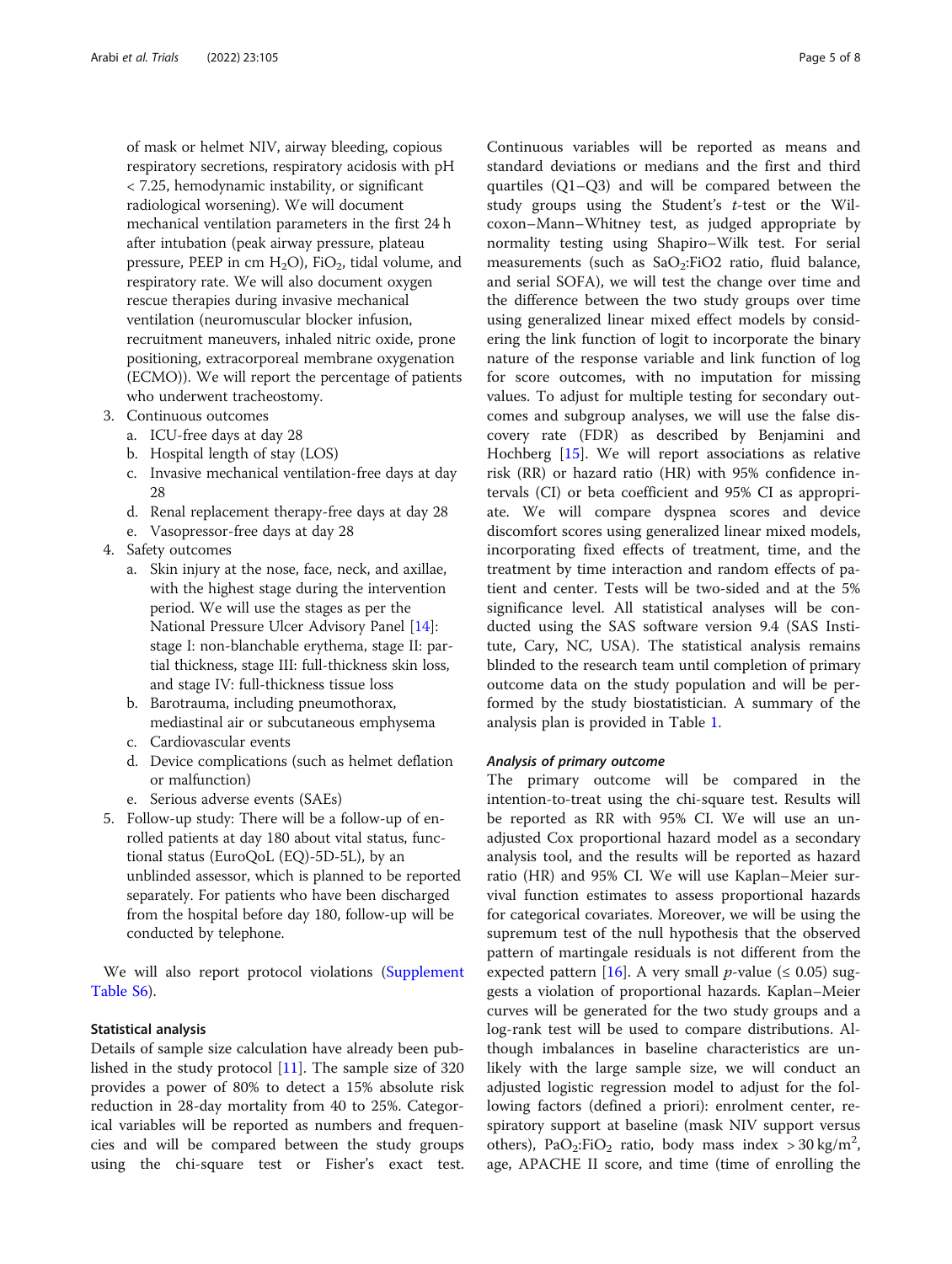# <span id="page-5-0"></span>Table 1 Summary of the analysis plan

| <b>Variables</b>                       | Intention-to-treat cohort                                                                                                                                                                   | Per-protocol cohort                                                                                                                                                                         |
|----------------------------------------|---------------------------------------------------------------------------------------------------------------------------------------------------------------------------------------------|---------------------------------------------------------------------------------------------------------------------------------------------------------------------------------------------|
| Baseline<br>characteristics            | No statistical comparisons                                                                                                                                                                  | None                                                                                                                                                                                        |
| Intervention and<br>co-interventions   | Chi-square, Fisher's exact test, Wilcoxon-Mann-Whitney test,<br>t-test as applicable                                                                                                        | None                                                                                                                                                                                        |
| Primary outcome                        | 1. Primary analysis: chi-square or Fisher's exact test.<br>Report relative risk.<br>2. Secondary analyses: unadjusted Cox proportional<br>analysis, KM curves, adjusted logistic regression | 1. Primary analysis: chi-square or Fisher's exact test.<br>Report relative risk.<br>2. Secondary analyses: unadjusted Cox proportional analysis,<br>KM curves, adjusted logistic regression |
| Secondary<br>outcomes-categorical      | Chi-square or Fisher's exact test. Report relative risk                                                                                                                                     | Chi-square or Fisher's exact test. Report relative risk                                                                                                                                     |
| Secondary<br>outcomes-continuous       | Generalized linear mixed models. Report beta estimate                                                                                                                                       | Generalized linear mixed models. Report beta estimate                                                                                                                                       |
| Safety outcomes<br>and other variables | Chi-square or Fisher's exact test. Report relative risk.<br>For serial measurements, generalized linear mixed effect models                                                                 | None                                                                                                                                                                                        |
| Subgroup analyses                      | Chi-square or Fisher's exact test. Report relative risk.<br>Tests of interaction                                                                                                            | None                                                                                                                                                                                        |
| 180-day follow-up                      | Chi-square or Fisher's exact test for 180-day mortality.<br>Report relative risk<br>Generalized linear mixed models for EQ-5D-5L ad VAS.<br>Report beta estimate                            | Chi-square or Fisher's exact test for 180-day mortality.<br>Report relative risk<br>Generalized linear mixed models for EQ-5D-5L ad VAS.<br>Report beta estimate                            |

first half of the cohort versus the second half); the latter will be included to account for the changes in outcomes of COVID-19 patients during the pandemic.

#### Analysis of secondary outcomes

Secondary outcomes will be compared in the intentionto-treat cohort only. Categorical outcomes will be compared in the intention-to-treat using a chi-square test. Results will be reported as RR with 95% CI. Continuous outcomes will be compared using generalized linear mixed models. Results will be reported as beta estimates with 95% CI.

### Subgroup analyses

The primary outcome will be compared in the intention-to-treat cohort only, in the following a priori defined subgroups using a chi-square test.

- 1. PaO<sub>2</sub>:FiO<sub>2</sub> ratio 101–200 and PaO<sub>2</sub>:FiO<sub>2</sub> ratio < 100
- 2. Obese patients (body mass index  $>$  30 kg/m<sup>2</sup>) and patients with a body mass index of  $\leq 30 \text{ kg/m}^2$
- 3. Patients aged >  $65$  years and ≤  $65$  years
- 4. APACHE II score higher or lower than the median of enrolled patients
- 5. Patients who were at the time of enrollment on mask NIV versus other types of respiratory support

Results will be reported using RR and 95% CI. We will report the results of the test of interactions for these subgroups ([Supplement Table S5\)](#page-6-0).

#### Sensitivity analyses

We will compare the primary outcome between the helmet NIV and usual care groups in the per-protocol cohorts (effectiveness analysis). If patients with suspected COVID-19 who tested negative constituted more than 5% of the study population, we will carry a sensitivity analysis excluding these patients.

#### 180-day follow-up study

In a follow-up report, we will compare 180-day mortality and the EuroQol (EQ-5D-5L) [\[17](#page-7-0)] at 6-month scores after randomization between the two study groups. The EQ-5D-5L scores will be converted into a single index value that generates a measure of utility ranging from −0.111 to 1.000 (1.000 indicates full health) using an online tool [[18,](#page-7-0) [19\]](#page-7-0). We will use generalized linear mixed models to compare EQ-5D-5L index values and VAS scores between the two groups by incorporating treatment, baseline values, and random patient and center effects in the model.

#### Interim analyses

The interim test statistics will be conducted for the primary outcome. Two formal interim analyses are planned when 33% and 67% of the sample size are reached. The trial may be stopped for safety ( $p \leq$ 0.01) or effectiveness ( $p < 0.001$ ) both evaluating the primary outcome (28-day mortality) but there will be no plans to terminate the trial for futility. We will account for alpha spending by the O'Brien-Fleming method and the final  $p$ -value will be considered at 0.048 [\[20](#page-7-0)].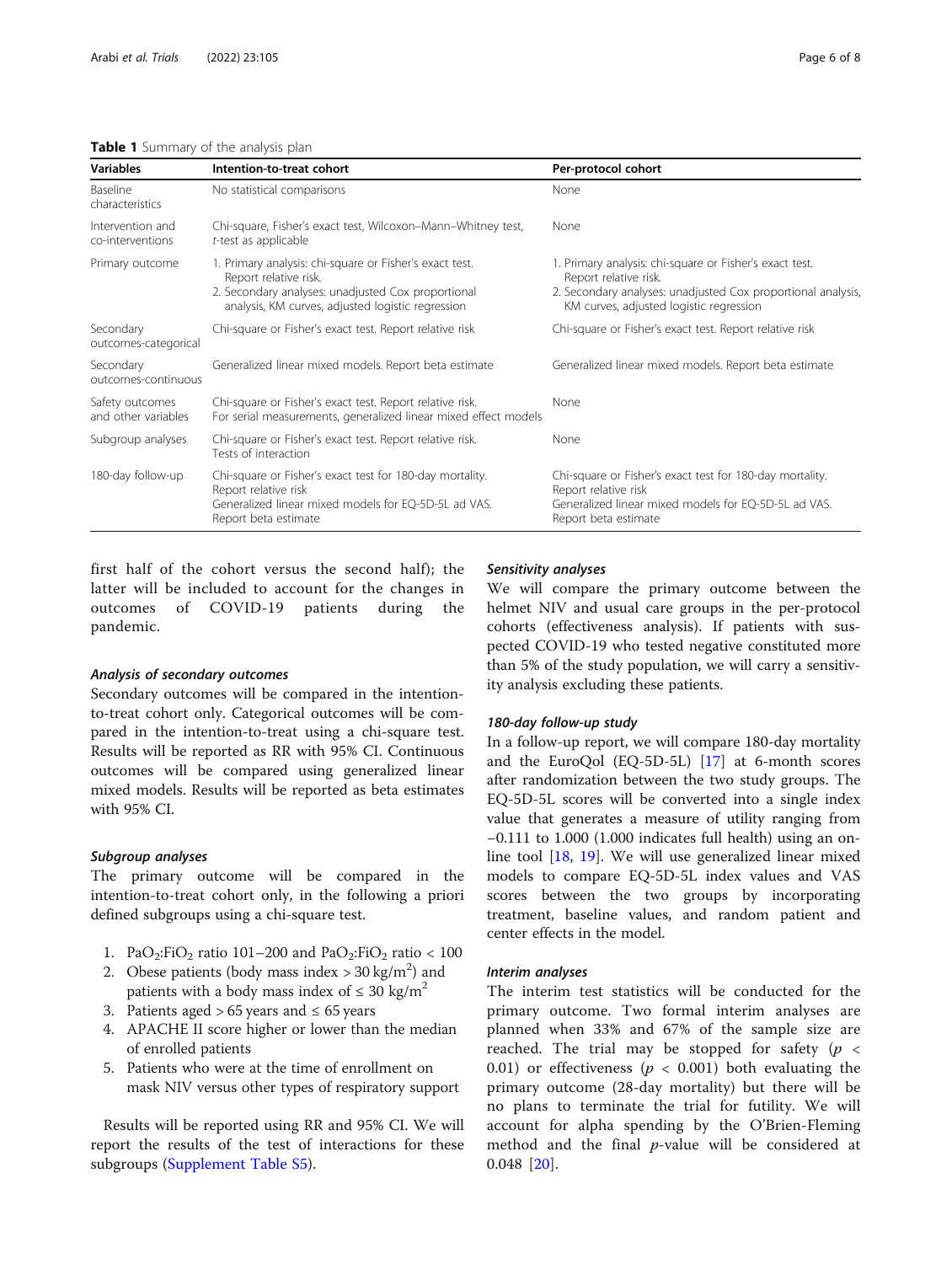# <span id="page-6-0"></span>**Discussion**

Several studies have investigated helmet NIV as a treatment for acute hypoxic respiratory failure [\[4](#page-7-0)–[8](#page-7-0)]. A systematic review of RCTs and observational studies found that helmet NIV was associated with lower hospital mortality (odds ratio, 0.43; 95% CI, 0.26–0.69), intubation rate (odds ratio, 0.32; 95% CI, 0.21–0.47), and complications (odds ratio, 0.6; 95% CI, 0.4–0.92) compared with controls [\[21](#page-7-0)]. A meta-analysis of four RCTs (377 patients) showed that helmet NIV significantly increased the PaO<sub>2</sub>:FiO<sub>2</sub> (+73.4; 95% CI, 43.9–102.9) and decreased the arterial  $CO<sub>2</sub>$  levels, intubation rate (RR, 0.21; 95% CI, 0.11–0.40), and in-hospital mortality rate (RR, 0.22; 95% CI, 0.09–0.50) compared to standard oxygen therapy [[22\]](#page-7-0). A network meta-analysis of 25 studies that included 3804 patients with acute hypoxemic respiratory failure for reasons other than COVID-19 found significantly lower intubation risks with helmet NIV compared with standard oxygen therapy [\[9](#page-7-0)]. The advantages of helmet NIV over other oxygen support modalities are thought to be more prominent in patients with COVID-19. This led to the design and conduct of multiple RCTs [[10,](#page-7-0) [23](#page-7-0)]. Recently, one trial  $(n = 110)$  showed no difference in the number of days free of respiratory support at 28 days (primary outcome) between helmet NIV and HFNO [[10](#page-7-0)].

The trial is unblinded given the nature of the intervention. The use of an objective, all-cause mortality as the primary outcome mitigates concerns regarding outcome assessment. The lack of blinding for the long-term quality of life outcomes is a limitation.

As the efficacy of helmet NIV to improve outcomes in severe acute hypoxemic respiratory failure due to COVID-19 pneumonia has not been established, the aim of the Helmet-COVID trial is to compare the effectiveness of helmet NIV compared to usual care on 28-day mortality in patients with acute hypoxic respiratory failure from COVID-19. The results of the trial and the possibility of contributing to individual patient meta-analysis would likely help address this important question.

# Trial status

The first patient was enrolled on February 8, 2021, and enrollment is expected to be concluded in November 2021.

# Conclusion

The Helmet-COVID trial evaluates whether helmet NIV improves the outcomes of critically ill patients with acute hypoxemic respiratory failure due to COVID-19. It is expected to provide evidence that will inform practice regarding the use of helmet NIV for respiratory support in these patients and contribute to future clinical practice guidelines.

#### Abbreviations

CI: Confidence interval; HR: Hazard ratio; ICU: Intensive care unit; IQR: Interquartile range; LOS: Length of stay; RT-PCR: Reverse transcription– polymerase chain reaction; RCT: Randomized controlled trial; RR: Relative risk; RRR: Relative risk reduction; SAP: Statistical analysis plan

#### Supplementary Information

The online version contains supplementary material available at [https://doi.](https://doi.org/10.1186/s13063-021-05988-x) [org/10.1186/s13063-021-05988-x](https://doi.org/10.1186/s13063-021-05988-x).

## Additional file 1. Supplementary tables and figures

#### Acknowledgements

The authors would like to thank all the participating patients and their families, as well as the members of the Data Safety & Monitoring Board: Chair: Dr. Nicholas S. Hill (Professor of Medicine, Chief of Pulmonary, Critical Care and Sleep Division, Tufts Medical Center, Boston, Massachusetts, USA), DSM members: Dr. Stefano Nava (Professor of Respiratory Medicine University of Bologna, Chief of the Respiratory and Critical Care, Alma Mater Studiorum University of Bologna. IRCCS Sant'Orsola Hospital, Respiratory and Crtical Care Unit University of Bologna, Italy), James Mojica, MD (Vice Chief & Clinical Director of the Division of Pulmonary & Critical Care Medicine; Massachusetts General Hospital, USA) and Dr. Michael Harhay (Assistant Professor of Epidemiology and Medicine-Pulmonary and Critical Care, Department of Biostatistics, Epidemiology and Informatics, University of Pennsylvania, USA).

#### Authors' contributions

YA is the principal investigator and participated in the project concept, design, final approval, and manuscript preparation, review, and submission. SD, SQ, HD, SA, JJ, MH, HH, MM, OZ, EQ, WW, MS, TI, AM, AB, ZA, ZD, AK, RQ, HG, OF, ON, AF, and HT participated in the critical revision, final approval of the protocol, and manuscript preparation, review, and submission. All authors agree to be accountable for the accuracy and integrity of the work. The authors read and approved the final manuscript.

#### Funding

The study is funded and sponsored by King Abdullah International Medical Research Center (RC 20/306/R), Riyadh, Saudi Arabia. The study sponsor does not have any role in the study design, collection, management, analysis, and interpretation of data as well as the writing of the report.

#### Availability of data and materials

The dataset will be available from the corresponding author upon reasonable request in accordance with the regulations of King Abdullah International Medical Research Center, Riyadh, Saudi Arabia.

#### Declarations

#### Ethics approval and consent to participate

The study has been approved by the Institutional Review Board (IRB) of the Ministry of National Guard Health Affairs (MNGHA) and the respective Institutional Review Boards of all the other centers.

#### Consent for publication

Not applicable

#### Competing interests

The authors declare that they have no competing interests.

#### Author details

<sup>1</sup>Intensive Care Department, Ministry of National Guard Health Affairs, King Abdullah International Medical Research Center, King Saud Bin Abdulaziz University for Health Sciences, Riyadh, Saudi Arabia.<sup>2</sup> College of Medicine, King Saud Bin Abdulaziz University for Health Sciences, King Abdullah International Medical Research Center, Ministry of National Guard Health Affairs, Riyadh, Saudi Arabia. <sup>3</sup> Bioinformatics and Biostatistics Department, King Abdullah International Medical Research Center, King Saud Bin Abdulaziz University for Health Sciences, Ministry of National Guard Health